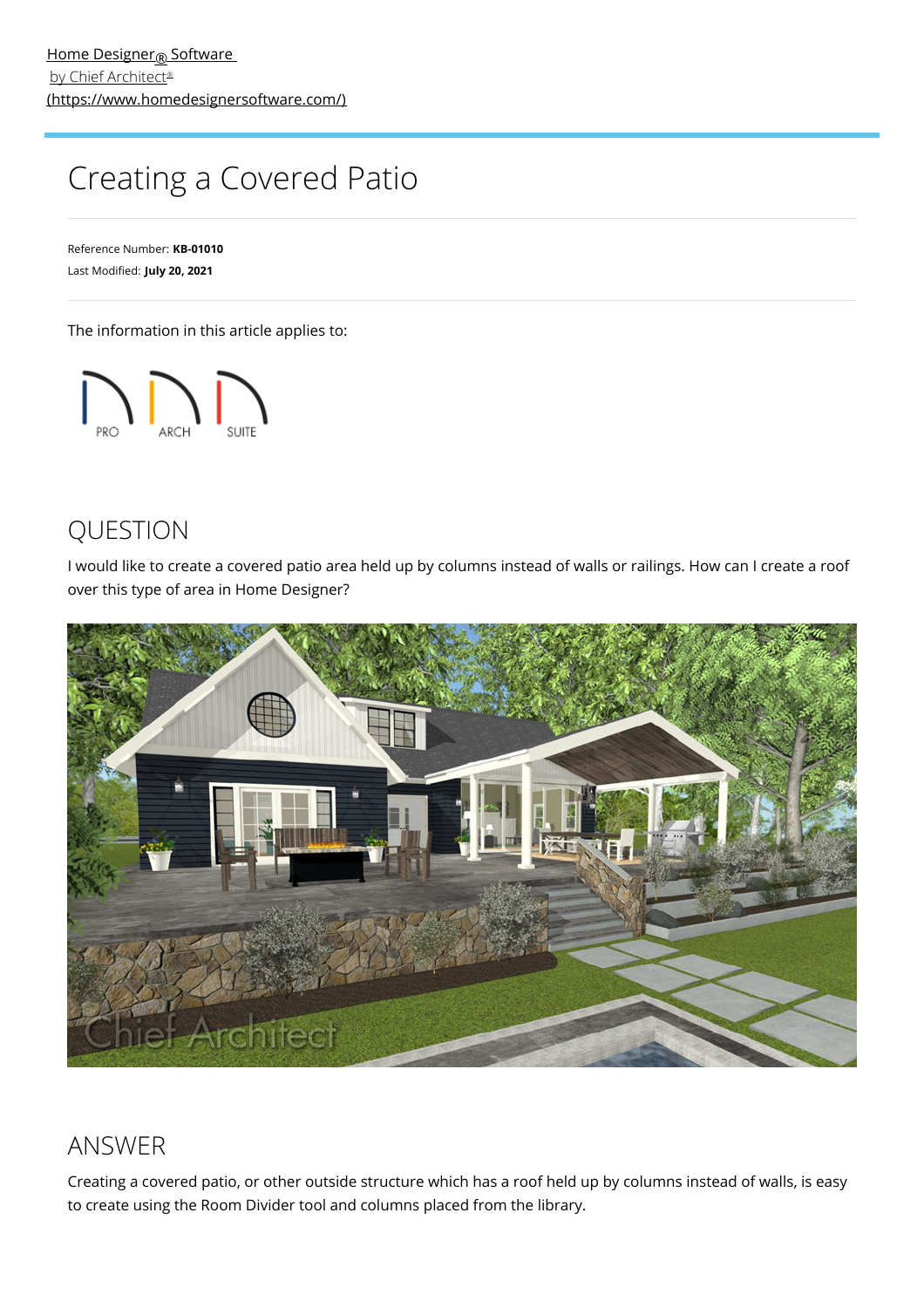#### To create a room without walls

- 1. Launch your Home Designer software and **Open** the plan in which you would like to create the covered patio.
- 2. In order to specify a roof over an area, we need to create a completely enclosed room area. Select**Build>** Wall> Room Divider **ADD** and click and drag out walls to completely enclose the area.
	- <sup>o</sup> We could also use **Railings 11** and then specify each one that you place as **Invisible** on the GENERAL panel of their specification dialogs.
- 3. Once we have created a room, use the **Select Objects**  $\&set$  tool to select it, and click on the **Open Object** edit tool.
- 4. Since our covered patio has a floor made up of brick, stone, or concrete, we will change the Room Type to**Slab** on the GENERAL panel of the **Room Specification** dialog,

| <b>Room Specification</b>                                                     |                                          |                         |   |  |  |
|-------------------------------------------------------------------------------|------------------------------------------|-------------------------|---|--|--|
| General<br><br>Structure<br>Moldings<br><b>Fill Style</b><br><b>Materials</b> | General<br>Room Type:<br>Room Name: Slab | Slab<br>Show Room Label | 凹 |  |  |

#### 5. On the STRUCTURE panel:

| General                       | <b>Absolute Elevations</b> |                     |    |                                |  |
|-------------------------------|----------------------------|---------------------|----|--------------------------------|--|
| Structure                     | Floor Above:               | 114 5/8"            | φ. |                                |  |
| Moldings<br><b>Fill Style</b> | Ceiling:                   | $109 \frac{1}{8}$   | 92 |                                |  |
| <b>Materials</b>              | Floor:                     | $0^*$               | 见  |                                |  |
|                               | Floor Below:               | 0"                  | φ, |                                |  |
|                               | <b>Relative Heights</b>    |                     |    |                                |  |
|                               | Rough Ceiling:             | 1091/8"             | 92 |                                |  |
|                               | Finished Ceiling:          | 1081/2"             | 42 |                                |  |
|                               | SWT To Ceiling:            | 1091/8"             | U  |                                |  |
|                               | Ceiling Below:             | 0"                  | m  |                                |  |
|                               | Stem Wall:                 | 371/2"              |    |                                |  |
|                               | SWT = Stem Wall Top        |                     |    |                                |  |
|                               | Ceiling                    |                     |    |                                |  |
|                               |                            | Roof Over This Room |    |                                |  |
|                               |                            |                     |    | Flat Ceiling Over This Room    |  |
|                               |                            | Shelf Ceiling       |    |                                |  |
|                               |                            |                     |    | Use Soffit Surface for Ceiling |  |
|                               | Ceiling Structure: 5 1/2"  |                     |    |                                |  |
|                               | Ceiling Finish:            | 5/8"                |    | $\vee$ Default                 |  |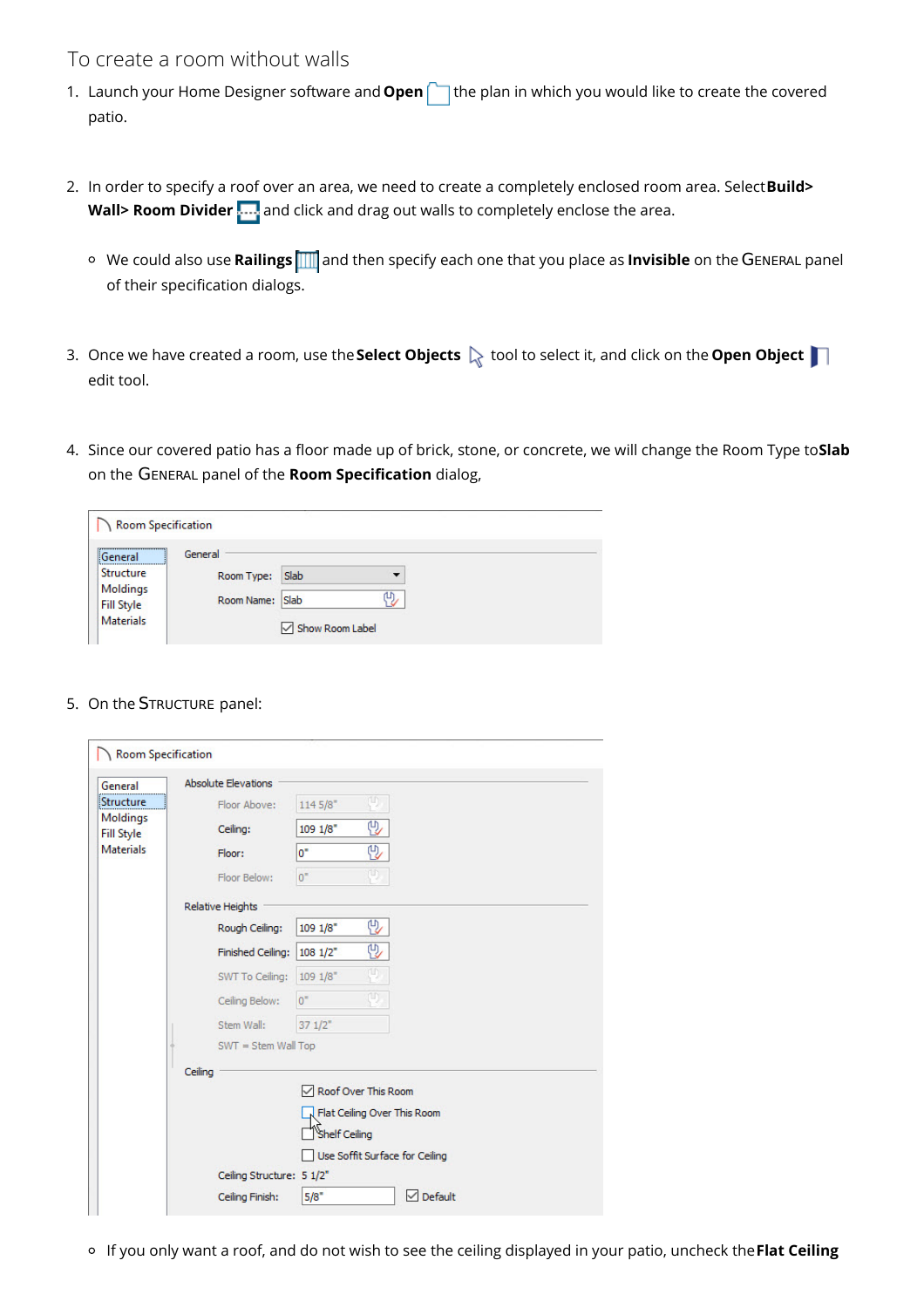**Over This Room** box.

- 6. Go to the MATERIALS panel and set the appropriate brick, stone, concrete or other material for the Slab room's **Floor Structure**.
- 7. Once you have finished making changes in this dialog, click the **OK** button to apply and close the dialog.

To place columns

- 1. Select **View> Library Browser** to display the Library Browser window.
- 2. Browse to **Home Designer Core Catalogs> Architectural> Millwork**, then expand the **Columns** folder.



- Depending on the type of column that you want, you may also want to look at the **Geometric Shapes** category.
- Browse until you locate the type of column that you want to use, select it, then click in floor plan view to place the column.